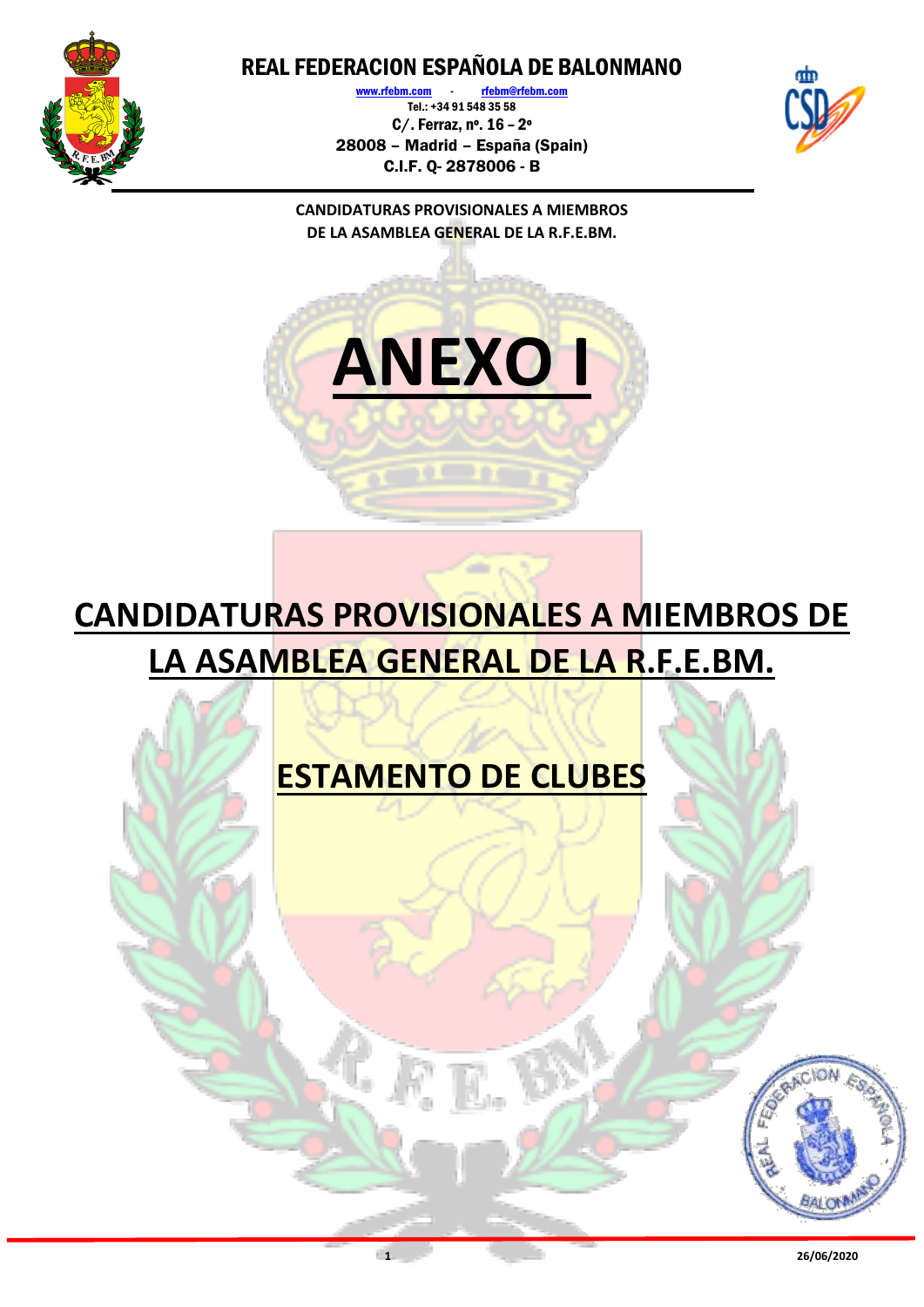

www.rfebm.com Tel.: +34 91 548 35 58 C/. Ferraz, nº. 16 – 2º 28008 – Madrid – España (Spain) C.I.F. Q- 2878006 - B



**CANDIDATURAS PROVISIONALES A MIEMBROS DE LA ASAMBLEA GENERAL DE LA R.F.E.BM.**

# **CLUBES DE ÉLITE (9)**

- **BALONMAN ATLÉTICO GUARDÉS**
- **BERA BERA RT**
- **CLUB BALONMANO BENIDORM FOIETES**
- **CLUB BALONMANO FEMENINO MÁLAGA COSTA DEL SOL**
- **CLUB BALONMANO GRANOLLERS**
- **CLUB BALONMANO LA CALZADA**
- **CLUB BALONMANO PORRIÑO**
- **CLUB BALONMANO ZUAZO FEMENINO**
- **CLUB BALONMAN CANGAS**
- **CLUB DEPORTIVO BIDASOA**
- **C.D.E. SINFIN**
- **FUTBOL CLUB BARCELONA**
- **SOCIEDAD CULTURAL DEPORTIVO RECREATIVA ANAITASUNA**

### **CLUBES (26)**

### **ANDALUCIA (2)**

- **ARS PALMA DEL RIO**
- **CLUB DEPORTIVO UNIVERSIDAD DE GRANADA**
- **CD. URCI ALMERIA**
- **CÓRDOBA DE BALONMANO**
- **CLUB BALONMANO LOS DÓLMENES**

#### **ARAGON (1)**

**A.D. BALONMANO DOMINICOS ZARAGOZA**

#### **BALEARES (1)**

**NO SE HA PRESENTADO CANDIDATURA**

#### **CANARIAS (1)**

**C.B. ZONZAMAS**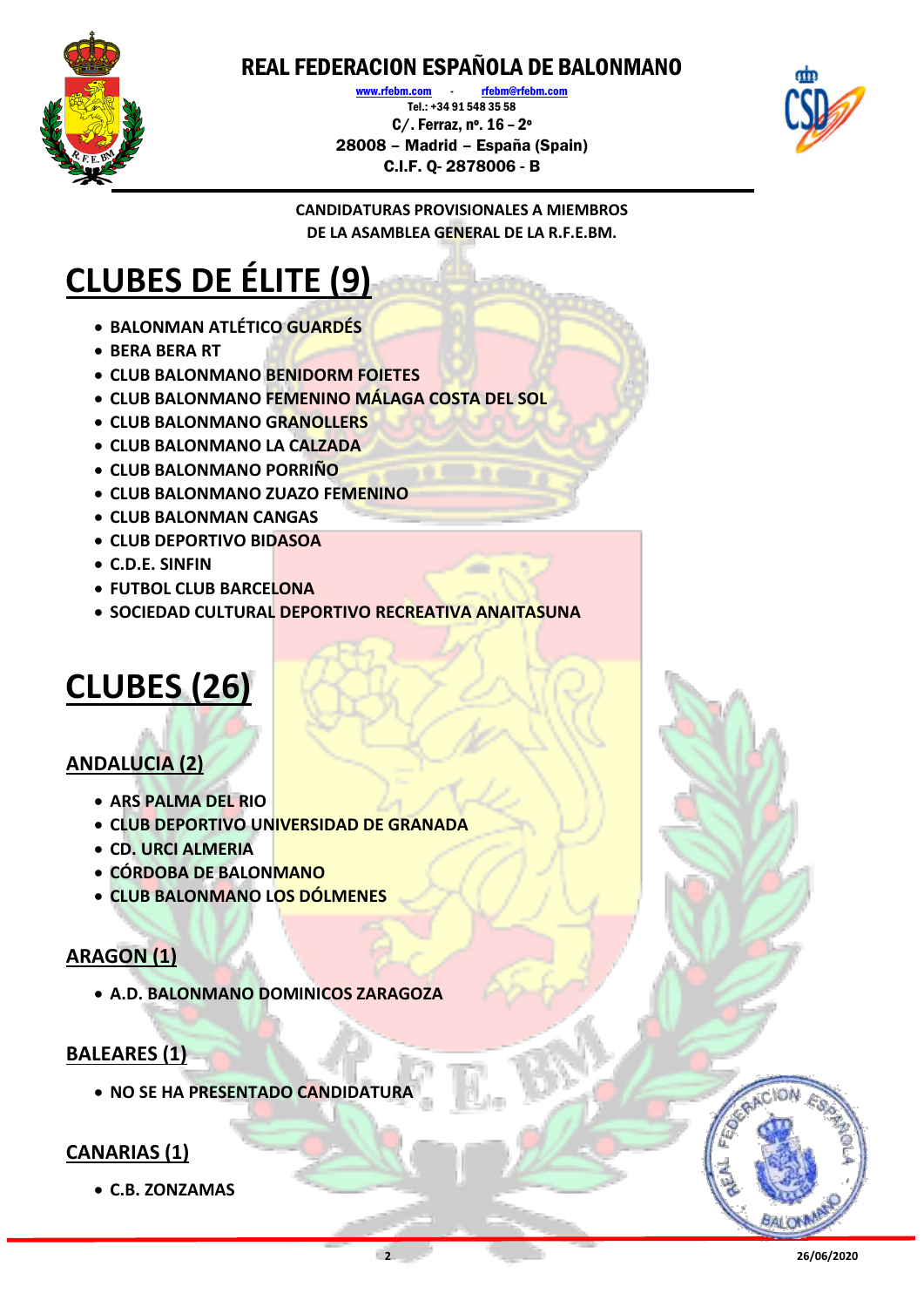

[www.rfebm.com](http://www.rfebm.com/) - [rfebm@rfebm.com](mailto:rfebm@rfebm.com) Tel.: +34 91 548 35 58 C/. Ferraz, nº. 16 – 2º 28008 – Madrid – España (Spain) C.I.F. Q- 2878006 - B



**CANDIDATURAS PROVISIONALES A MIEMBROS DE LA ASAMBLEA GENERAL DE LA R.F.E.BM.**

#### **CANTABRIA (1)**

**C.D. TORREBALONMANO**

#### **CASTILLA Y LEÓN (2)**

- **CLUB BALONMANO VILLA DE ARANDA**
- **CLUB LEON BALONMANO (CLEBA)**

#### **CASTILLA LA MANCHA (1)**

- **C. D. BM ALARCOS CIUDAD REAL**
- **BALONMANO CASERÍO DE CIUDAD REAL**

### **CATALUÑA (3)**

- **FUNDACIÓ HANDBOL ROQUEROL**
- **HANDBOL ADRIANENC**
- **HANDBOL SANT JOAN DESPI**

### **EUSKADI (2)**

- **ELGOIBARKO SANLO EKT**
- **TRAPAGARÁN ESKUBALOIA K.T.**

### **GALICIA (3)**

- **ASOCIACIÓN DEPORTIVA CARBALLAL BALONMANO**
- **BALONMAN CAÑIZA**
- **CISNE DE BALONMANO**
- **CLUB DEPORTIVO CULTURAL RIBEIRO**
- **CLUB LUCEROS**
- **ESCOLAS DE BALONMAN XIRIA**
- **SOCIEDAD ATLÉTICA REDONDELA (S.A.R.)**
- **SOCIEDAD DEPORTIVA TEUCRO**
- **UNIÓN BALONMAN LAVADORES**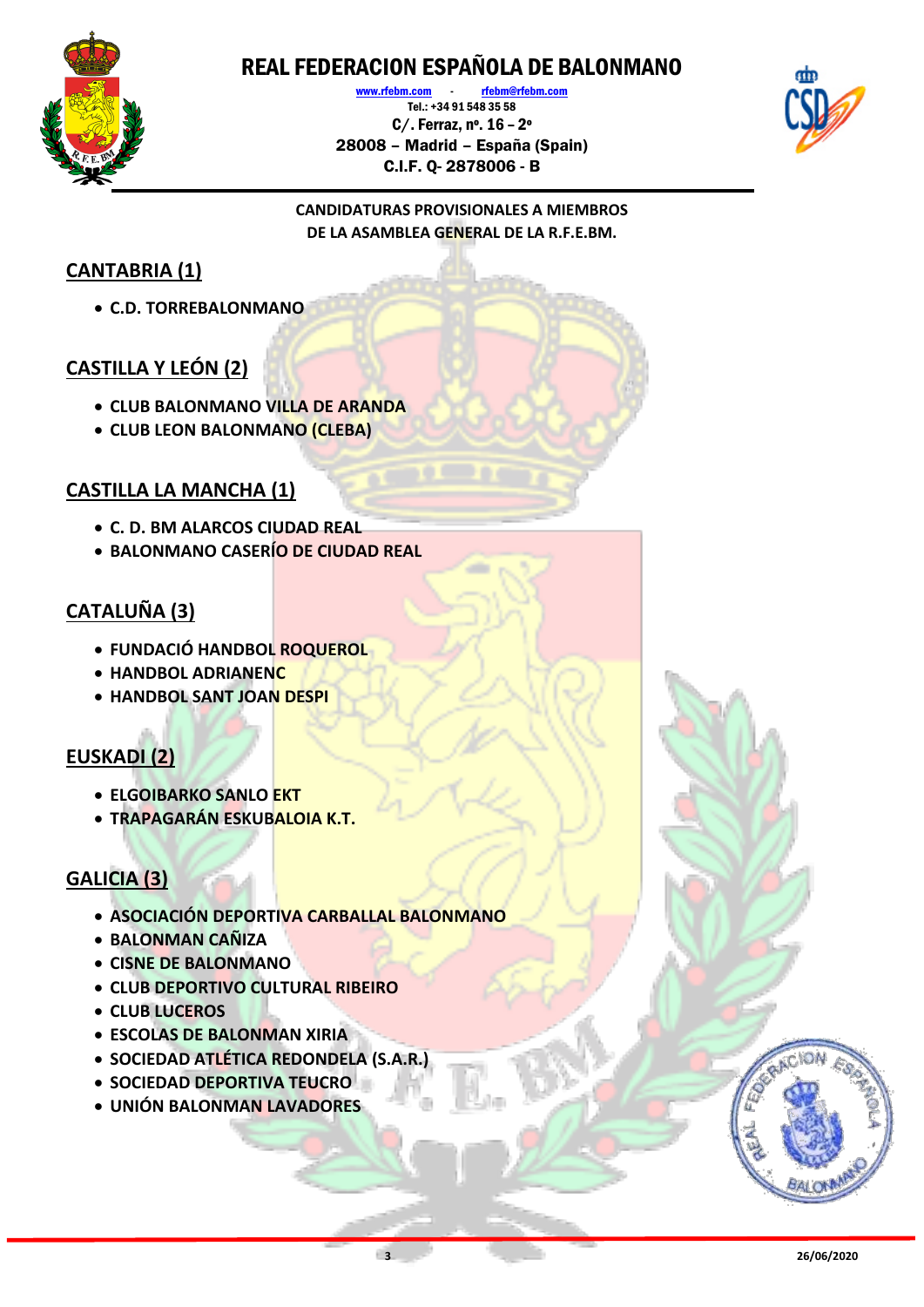

[www.rfebm.com](http://www.rfebm.com/) - [rfebm@rfebm.com](mailto:rfebm@rfebm.com) Tel.: +34 91 548 35 58 C/. Ferraz, nº. 16 – 2º 28008 – Madrid – España (Spain) C.I.F. Q- 2878006 - B



**CANDIDATURAS PROVISIONALES A MIEMBROS DE LA ASAMBLEA GENERAL DE LA R.F.E.BM.**

#### **MADRID (1)**

- **CLUB BALONMANO GETASUR**
- **AGRUPACION DEPORTIVA ESCUELA DE BALONMANO VILLAVERDE**

#### **MELILLA (1)**

**CLUB DEPORTIVO MELILLA VIRGEN DE LA VICTORIA**

#### **MURCIA (1)**

**• BALONMANO MURCIA** 

#### **NAVARRA (1)**

**CLUB BALONMANO UHARTE ESKUBALOIA TALDEA**

#### **PRINCIPADO DE ASTURIAS (1)**

- **BALONMANO GIJÓN**
- **REAL GRUPO CULTURA COVADONGA**

### **RIOJA, LA (1)**

**CLUB BALONMANO SPORTING LA RIOJA**

#### **COMUNIDAD DE VALENCIA (3)**

- **DEPORTIVO AGUSTINOS DE ALICANTE**
- **CLUB BALONMANO MARE NOSTRUM TORREVIEJA**
- **CLUB DEPORTIVO ORRIOLS MARNI**

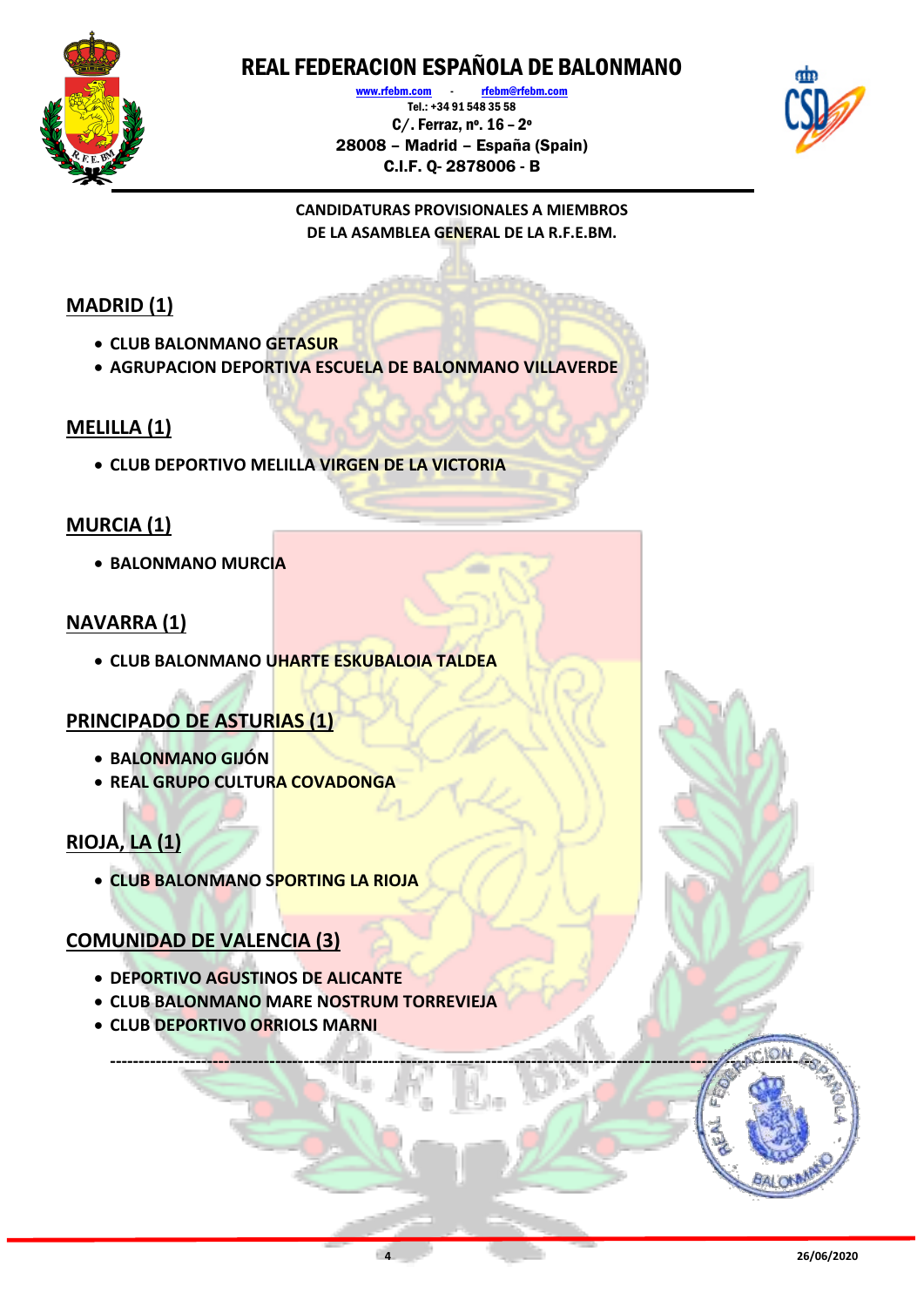

[www.rfebm.com](http://www.rfebm.com/) [rfebm@rfebm.com](mailto:rfebm@rfebm.com) Tel.: +34 91 548 35 58 C/. Ferraz, nº. 16 – 2º 28008 – Madrid – España (Spain) C.I.F. Q- 2878006 - B



**CANDIDATURAS PROVISIONALES A MIEMBROS DE LA ASAMBLEA GENERAL DE LA R.F.E.BM.**

# **CANDIDATURAS PROVISIONALES A MIEMBROS DE LA ASAMBLEA GENERAL DE LA R.F.E.BM.**

## **ESTAMENTO DE JUGADORES**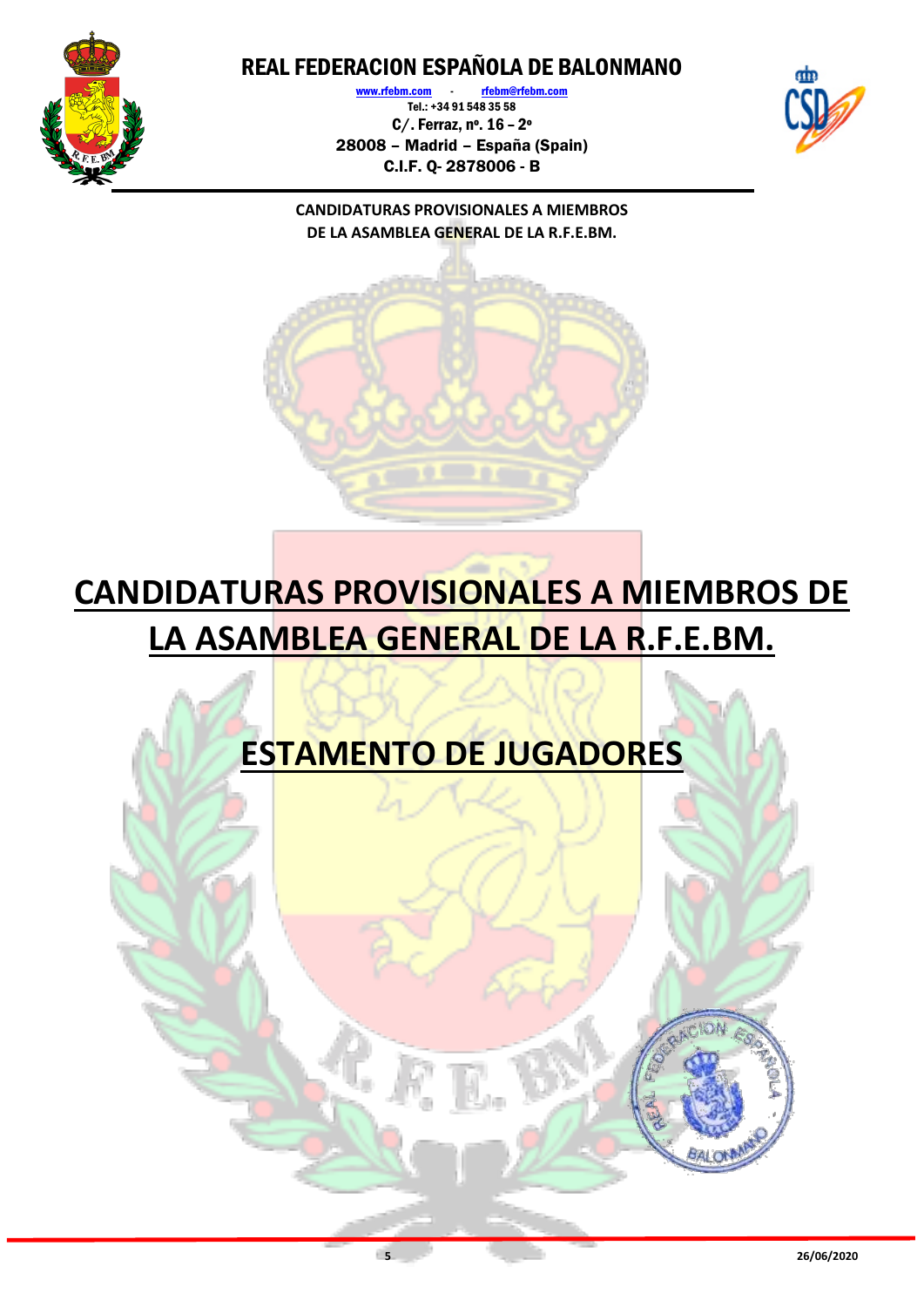

[www.rfebm.com](http://www.rfebm.com/) - [rfebm@rfebm.com](mailto:rfebm@rfebm.com) Tel.: +34 91 548 35 58 C/. Ferraz, nº. 16 – 2º 28008 – Madrid – España (Spain) C.I.F. Q- 2878006 - B



**CANDIDATURAS PROVISIONALES A MIEMBROS DE LA ASAMBLEA GENERAL DE LA R.F.E.BM.**

## **JUGADORES DE ALTO NIVEL (5)**

- **SILVIA ARDERIUS MARTÍN**
- **MERCEDES CASTELLANOS SOANEZ**
- **PAULA GARCIA AVILA**
- **SILVIA NAVARRO GIMÉNEZ**
- **ADRIÁ ORTOLÁ LÓPEZ**
- **JOSE MIGUEL SÁNCHEZ MALIA**
- **JUAN ANTONIO VÁZQUEZ DIZ**
- **DARLY ZOQBI DE PAULA**

## **JUGADORES (13)**

- **ROSA ELENA ÁLVAREZ GARCÍA**
- **NURIA ANDREU SEMPERE**
- **TERESA ÁLVAREZ RUIZ**
- **SERGIO BERRIOS MARTOS**
- **ALBERTO CASTRO DUARTE**
- **GONZALO MANUEL CERVERA PÉREZ DE VARGAS**
- **ODALYS ESCALONA IGLESIAS**
- **MERIEM EZBIDA BEJARANO**
- **MARÍA FLORES ADSUARA**
- **OSCAR GARCÍA SÁNCHEZ**
- **ANA GONZÁLEZ SÁNCHEZ**
- **SARA HERNÁNDEZ TORRICO**
- **SOLEDAD LÓPEZ JIMÉNEZ**
- **IVÁN JOSÉ MONTOYA MARTÍNEZ**
- **PAULINA PÉREZ BUFORN**
- **IKER SERRANO MATÍAS**
- **NEKANE TERES RODANES**
- **PAULA MARÍA VALDIVIA MONTSERRAT**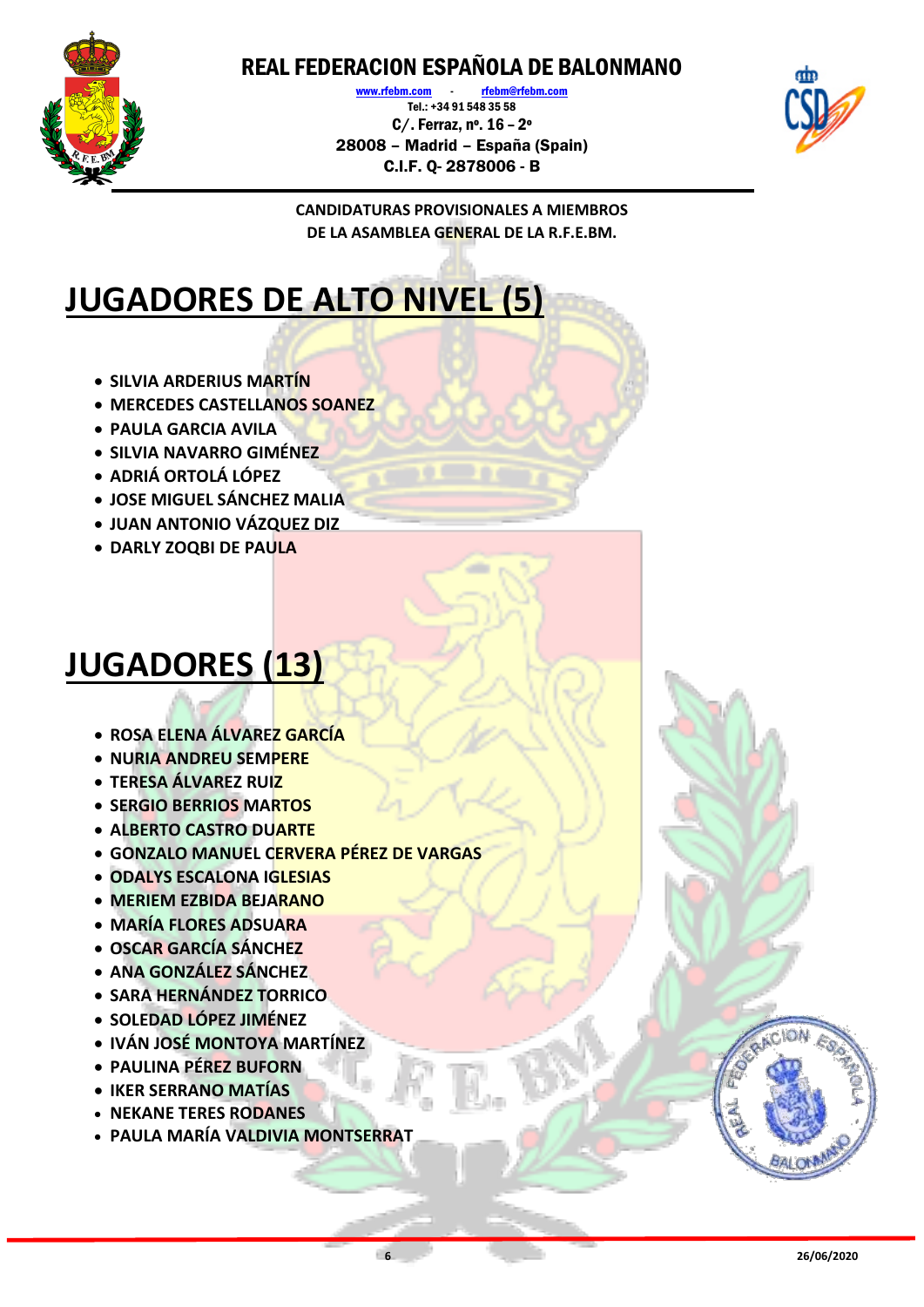

[www.rfebm.com](http://www.rfebm.com/) [rfebm@rfebm.com](mailto:rfebm@rfebm.com) Tel.: +34 91 548 35 58 C/. Ferraz, nº. 16 – 2º 28008 – Madrid – España (Spain) C.I.F. Q- 2878006 - B



**CANDIDATURAS PROVISIONALES A MIEMBROS DE LA ASAMBLEA GENERAL DE LA R.F.E.BM.**

## **CANDIDATURAS PROVISIONALES A MIEMBROS DE LA ASAMBLEA GENERAL DE LA R.F.E.BM.**

### **ESTAMENTO DE ENTRENADORES**

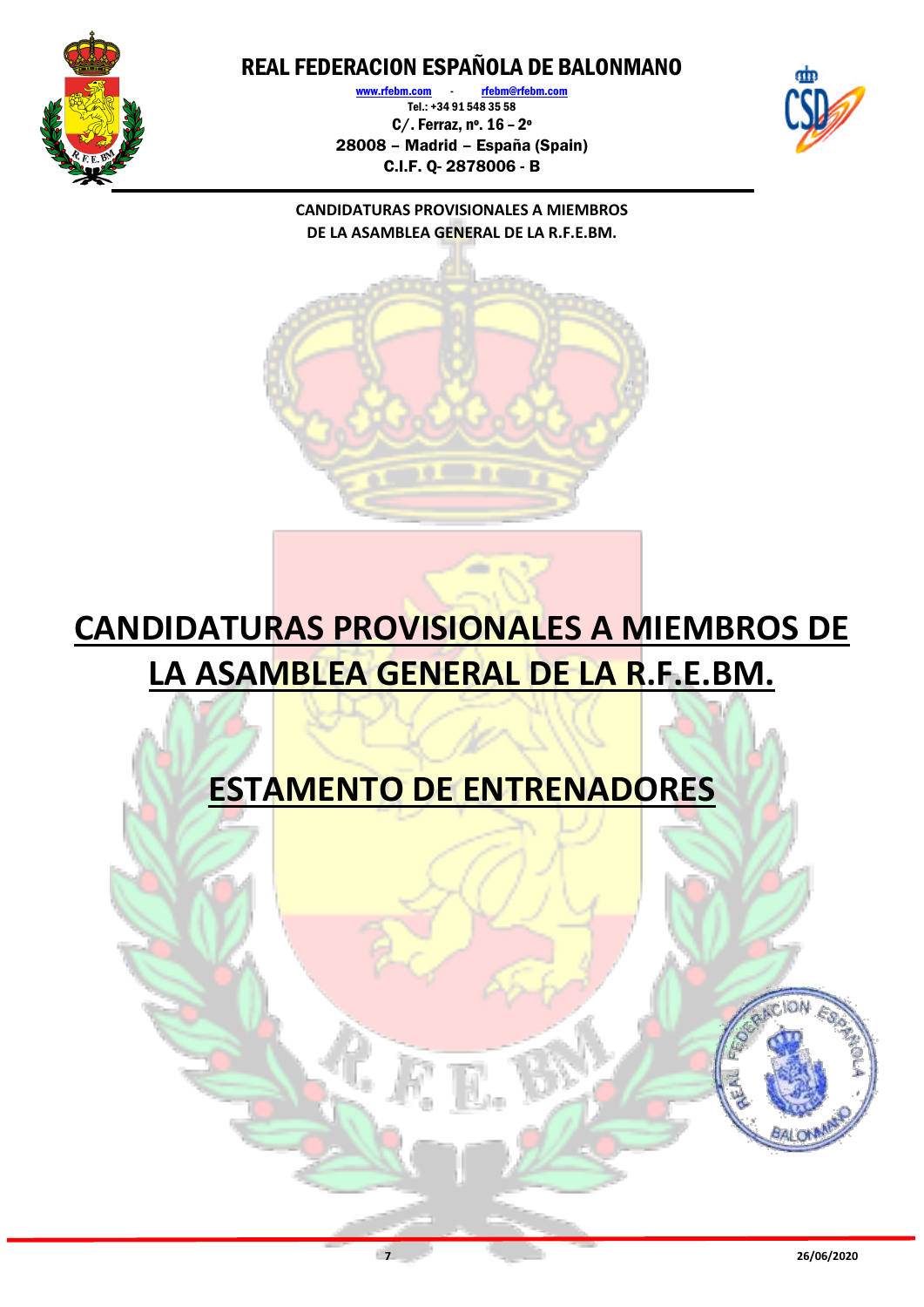

[www.rfebm.com](http://www.rfebm.com/) [rfebm@rfebm.com](mailto:rfebm@rfebm.com) Tel.: +34 91 548 35 58 C/. Ferraz, nº. 16 – 2º 28008 – Madrid – España (Spain) C.I.F. Q- 2878006 - B



**CANDIDATURAS PROVISIONALES A MIEMBROS DE LA ASAMBLEA GENERAL DE LA R.F.E.BM.**

## **ENTRENADORES DE ALTO NIVEL (3)**

- **CRISTINA CABEZA GUTIÉRREZ**
- **JOSÉ IGNACIO PRADES PONS**
- **ALBERTO SUÁREZ MENÉNDEZ**

### **ENTRENADORES (8)**

- **JUAN LUÍS ARNEDILLO ESCUCHURI**
- **IGNACIO GONZÁLEZ DÍEZ**
- **LIDIA JIMÉNEZ GARCÍA**
- **FRANCISCO JAVIER MÁRQUEZ VILLAREJO BENAVIDES**
- **PEDRO JOSÉ MORENO CALVO**
- **XAVIER PASCUAL FUERTES**
- **JUAN ÁNGEL PERDIGÓN SÁNCHEZ**
- **MIGUEL ANGEL RODRIGUEZ SANTANA**

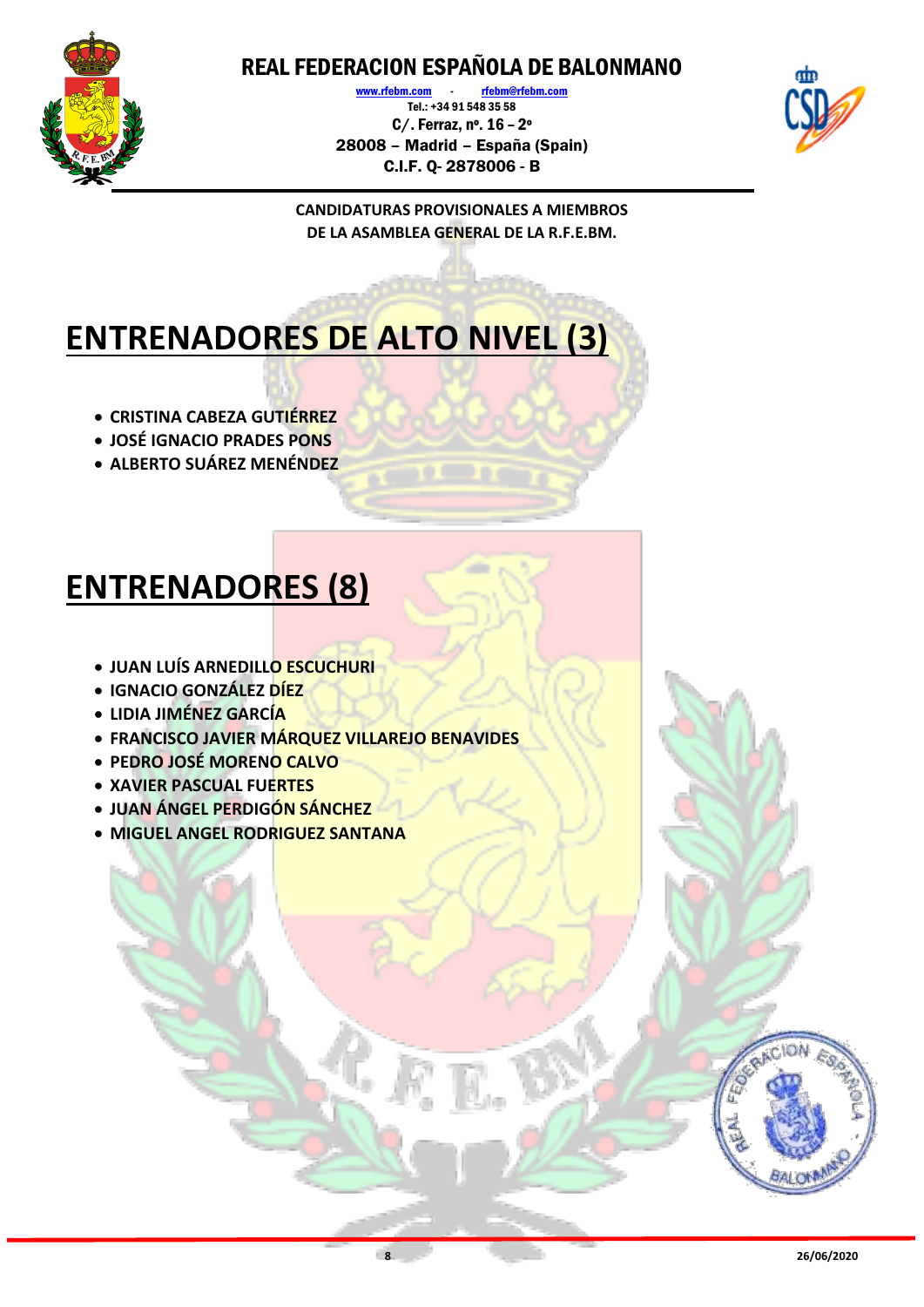

[www.rfebm.com](http://www.rfebm.com/) [rfebm@rfebm.com](mailto:rfebm@rfebm.com) Tel.: +34 91 548 35 58 C/. Ferraz, nº. 16 – 2º 28008 – Madrid – España (Spain) C.I.F. Q- 2878006 - B



**CANDIDATURAS PROVISIONALES A MIEMBROS DE LA ASAMBLEA GENERAL DE LA R.F.E.BM.**

## **CANDIDATURAS PROVISIONALES A MIEMBROS DE LA ASAMBLEA GENERAL DE LA R.F.E.BM.**

## **ESTAMENTO DE ÁRBITROS**